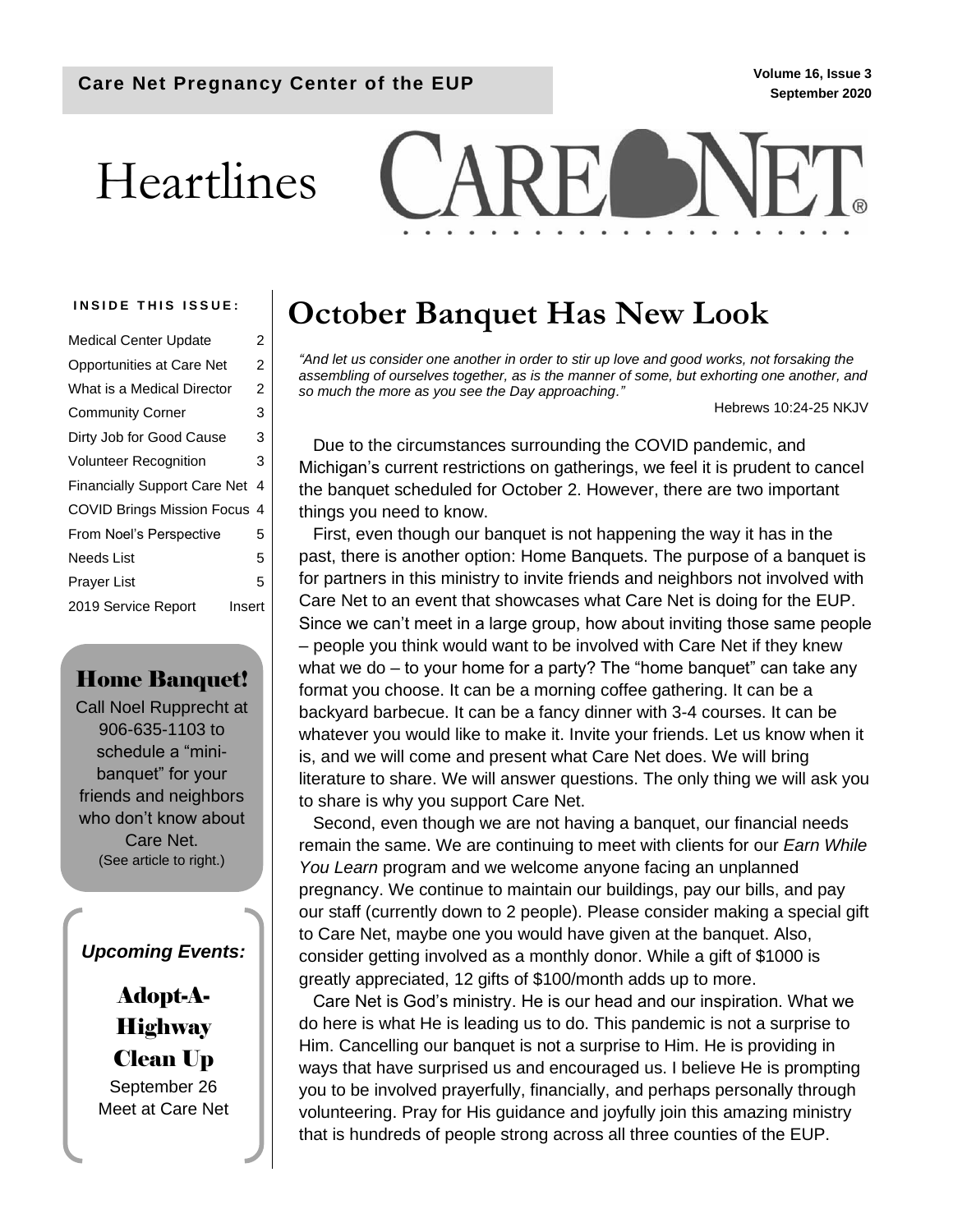# **What Is A Medical Director?**

- A Licensed physician (MD or DO) who provides guidance, leadership and oversight for a medical practice
- Preferably Board **Certified**
- Appointed by Care Net's Board of **Directors**
- Must comply with state and professional licensing, certification and continuing education **requirements**
- Must be informed of the standard of care concerning services provided.
- Can practice any specialty although OB/GYN is preferred
- Supervises all medical services
- Reviews, updates and approves medical policies and procedures

A medical director is someone God calls to use his or her medical knowledge to share His gift of life with women and men facing unplanned pregnancies.

# **Medical Center Update**

*"A joyful heart is good medicine, but a crushed spirit dries up the bones."* Proverbs 17:2 NIV

January 2014 we opened a pregnancy medical clinic, providing pregnancy testing and ultrasound confirmation of pregnancy. Dr. Madeleine Guevarra and Brenda Jones, RN, were both instrumental in getting the clinic up and running. Since that time, both have served faithfully, providing 105 pregnancy tests and 58 ultrasound exams. We want to extend our sincerest thanks to both women for their heart and compassion toward the women and men they have served.

In 2019 Dr. Guevara moved out of the area. She agreed to continue reading ultrasound images for us while we searched for a new medical director. Last month, Brenda Jones resigned from her position as nurse manager. Dr. Guevara felt this is a good time to make a clean transition, so she has fully resigned as well.

God is good! He has given us a desire to improve our medical services and refocus on His mission "to affirm the value of life by compassionately presenting Biblical truth to those experiencing pregnancy related crises, along with providing a network of care, resulting in changed lives to the glory of God." Therefore, we are forming a **Medical Advisory Committee** to review our current clinic operations, to evaluate clinic needs and feasibility, and to give us clear direction going forward. This committee will help locate a Medical Director and hire a nurse manager. Going forward, this committee will bi-annually review operations and procedures to ensure we are above reproach and providing the best service possible – full of compassion, hope and help for those making pregnancy decisions.

If you or someone you know would like to join this group, please contact Noel at the center. We are looking for medical professionals, especially those with experience in clinic settings.

# **Opportunities at Care Net**

## **VOLUNTEER COORDINATOR**

**Hours per week:** 22

**Responsibilities:** recruit and train volunteers and incoming staff, provide ongoing training, assess needs of volunteers and assist Center Director

## **MART MANAGER**

**Hours per week:** 12

**Responsibilities:** maintain and organize the items in the mart, process donations for the mart, assist clients in the mart, share mart needs with the Care Net community

*Full position descriptions, requirements and applications are available at Care Net Pregnancy Center or can be mailed upon request.*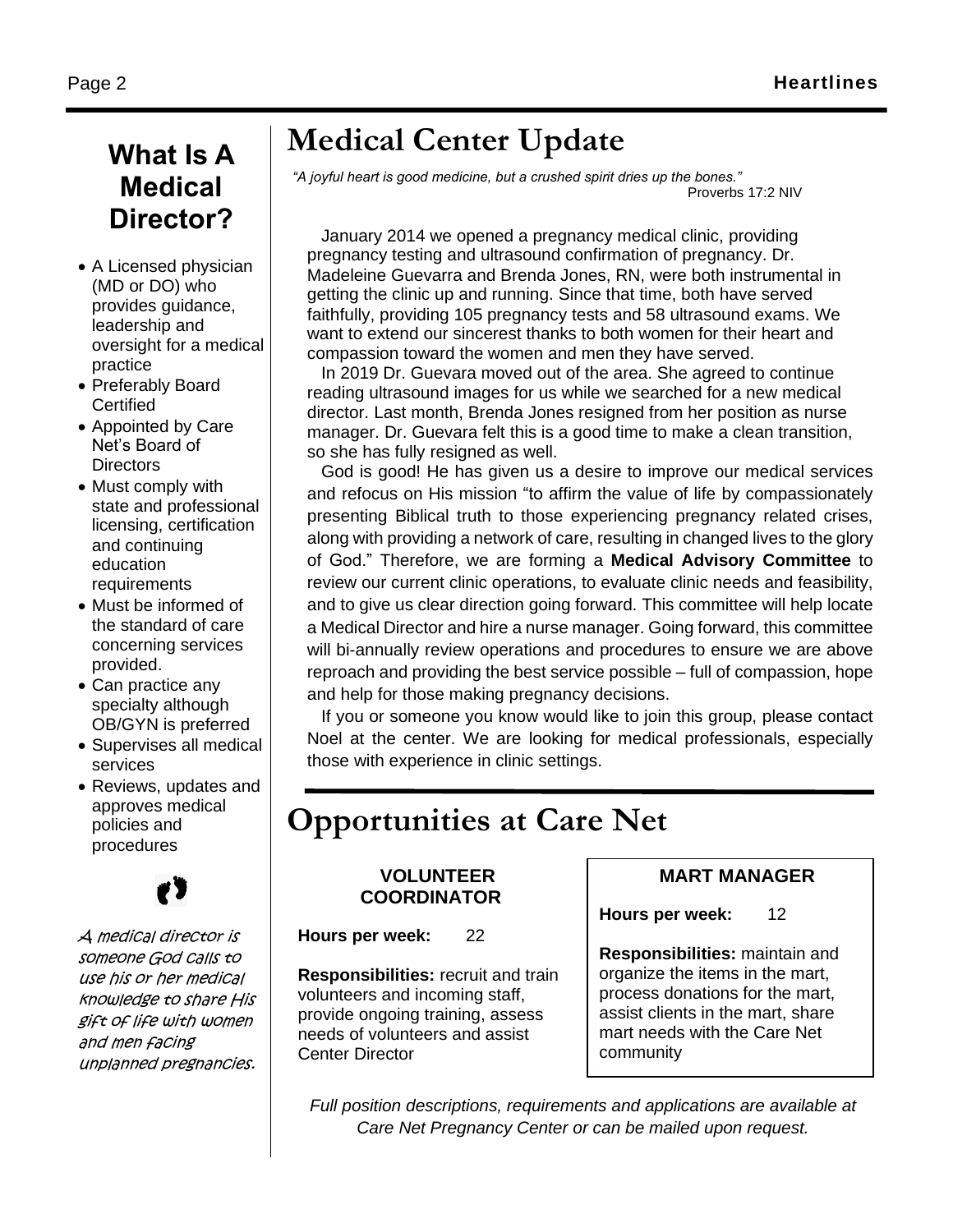## *Volunteer Recognition*

**The following people helped move items, sort items, provide tables and tents, help shoppers, and clean up after the garage sale:**

- Andrea Muench
- Carolyn Trumble
- Joyce Mastaw
- Sandy & Andy Thompson
- Eliana Walters
- Bob & Bonnie Novak
- Faith, Selah, David and Don Cole
- Marv Lalone
- Brian & Jordan **Tremblay**
- The Kowalski family
- The Murray family
- Phil Becker
- Deb Kobes
- Paul, Brittany and Rebekah Rupprecht



**Adopt-a-Highway Helpers: It's a dirty job!**

Thanks to Phil Becker, Jody Landini, Amber Tusinowski, Adam and Aidan Valeski, Dan Hamel, Paul Muench, and Paul Rupprecht for their help with our July 26 clean up.

# **Community Corner**

*"Don't you realize that all of you together are the temple of God and that the Spirit of God lives in you?"*

1 Corinthians 3: 16 NLT



#### **GARAGE SALE!**

August 7-8 saw our parking lot and lawn covered in treasures donated for our annual garage sale. It wasn't Engineer Days Weekend, it rained, and with COVID concerns fewer people were out and about, but we still were able to raise \$4019.03. Thank you to all those who donated items. We had some quality things that people were excited to buy.

## **SCRAP METALS DRIVE!**

The weekend of **May 15-17** we collected a bunch of scrap metal from all over Chippewa county. A young man driving by the center saw our scrap metal sign and brought stuff as well. All in all – for a wet and rainy weekend – we were able to help many clean up their yards and property. We raised \$216. Thank you to all those who donated metal and to Reid Metals for providing the dumpster and processing the metal.



## **A Dirty Job for a Good Cause**

Aidan Valeski said his dad, Adam, was talking about a scrap metal drive for Care Net when the idea came to Aidan that a can drive would be better. He told his dad his idea and they contacted Care Net. Aidan said he would be willing to collect cans and take them to the return centers when they opened again.

Since April, we have been collecting returnable cans and bottles here at the center. At one time, the basement was so full we could not go any further than the light switch. Aidan and Phil Becker came almost weekly to take cans and bottles back to the return centers. They brought the tickets back to us to cash in.

How much did Aidan's idea generate for Care Net? As of this newsletter, we have collected \$1097.20. This means Aidan and Phil and others have returned 10,972 cans and bottles! That is a lot! Add to that those cans that were not accepted (not returnable), and you can see how much time and energy this young man put into this fundraising event.



*Thank you, Aidan, for a great idea and for your willingness to be the hands and feet willing to take on a dirty job for a good cause.*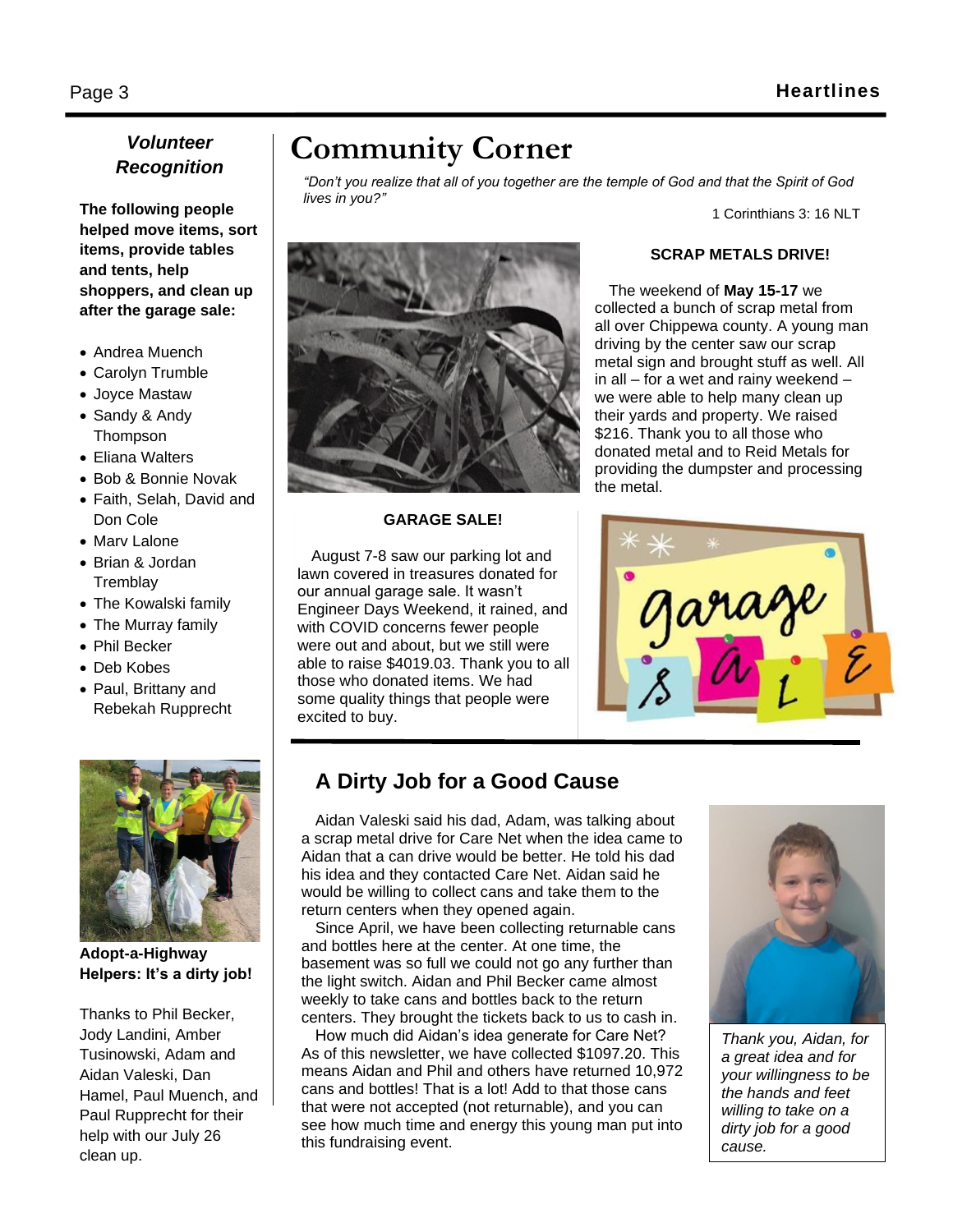# Ways to **Financially** Support Care Net

Did you know, donors who set up recurring donations give [42%](http://nonprofitssource.com/online-giving-statistics?meid=A153CD66-C9F8-860F-9FA1-FC9875972585) more annually? (from Mission Increase Foundation)

There are multiple ways to give monthly that can be set up easily.

- Use your bank's auto bill pay option (contact your bank with questions).
- Setup a recurring monthly donation at [http://eupforlife.org/Supp](http://eupforlife.org/Support-Financially) [ort-Financially](http://eupforlife.org/Support-Financially) (bottom of page)

# Special Giving **Opportunities**

- Love to shop online? Use **smile.amazon.com** and select Care Net Pregnancy Center of Chippewa County as the charity of your choice. You get the same shopping experience on Amazon, and a percentage of each purchase goes to Care Net.
- **YourCause.com Employer Match Programs**: if your employer uses a contribution matching program, we are listed.
- **Thrivent Financial** now lists Care Net as a recipient of charitable giving for its members.

# **COVID Brings Forward New Needs – and a Reminder of Mission Focus**

*"My frame was not hidden from you when I was made in the secret place. When I was woven together in the depths of the earth, your eyes saw my unformed body. All the days ordained for me were written in your book before one of them came to be."* Psalm 139:15-16 NIV

Have you driven by Care Net lately? Have you seen our flower beds? Even though the lawn is nicely mowed, our flower beds are overgrown. The beautiful flowers you should see are there but overshadowed by the other things we didn't plant. How quickly a ministry can become like our flower bed.

Many things have changed with COVID, and the economic impact is starting to be felt. Over the last two months we have encountered several people on the brink of homelessness. We have also received several phone calls asking about food resources. We have resource lists and do our best to give referrals that are helpful, but sometimes callers must feel like we are just pushing them onto the next agency.

It is very hard to field these phone calls. Our hearts want to help each person, but these needs are not the focus of our ministry. And while meeting the physical needs of shelter and food are sometimes their greatest need, we must be mindful of how God has called us to serve Him.

Our first priority – our mission focus – is to those facing unplanned pregnancies. These are the women and men we hope to see here at Care Net. As they are discovering their pregnancy, as they are facing the future with fear and trepidation, as they are concerned for their welfare we need to be meeting them to share that there is a community here in the EUP ready to help them through this daunting time. We need to let them know this is not the end of their dreams, but a change in plans of how to reach those dreams. We need to let them know that the decision they make today needs to be made with all the information available because it impacts every tomorrow from here on out.

Over the past two years, we have not been seeing the number of women considering abortion that we should be. We have made changes to our advertising and marketing plans and we have been praying for clear guidance from God. Will you please join us in praying?

*Heavenly Father, you are the author and giver of life. You created life from your very breath. You know each life – each individual and unique life – from the number of hairs on each head to the numbers of tears cried. You know the days planned for each of us and nothing is unknown to You. Please lead us to value each life – mother, father and child – that comes to Care Net. Please bring women and men considering abortions through these doors. Give us Your Spirit to be Your hands and feet to them. Amen and amen.*

The mission of the Care Net Pregnancy Center is to affirm the value of life by compassionately presenting Biblical truth to those experiencing pregnancy related crises, along with providing a network of care, resulting in changed lives to the glory of God.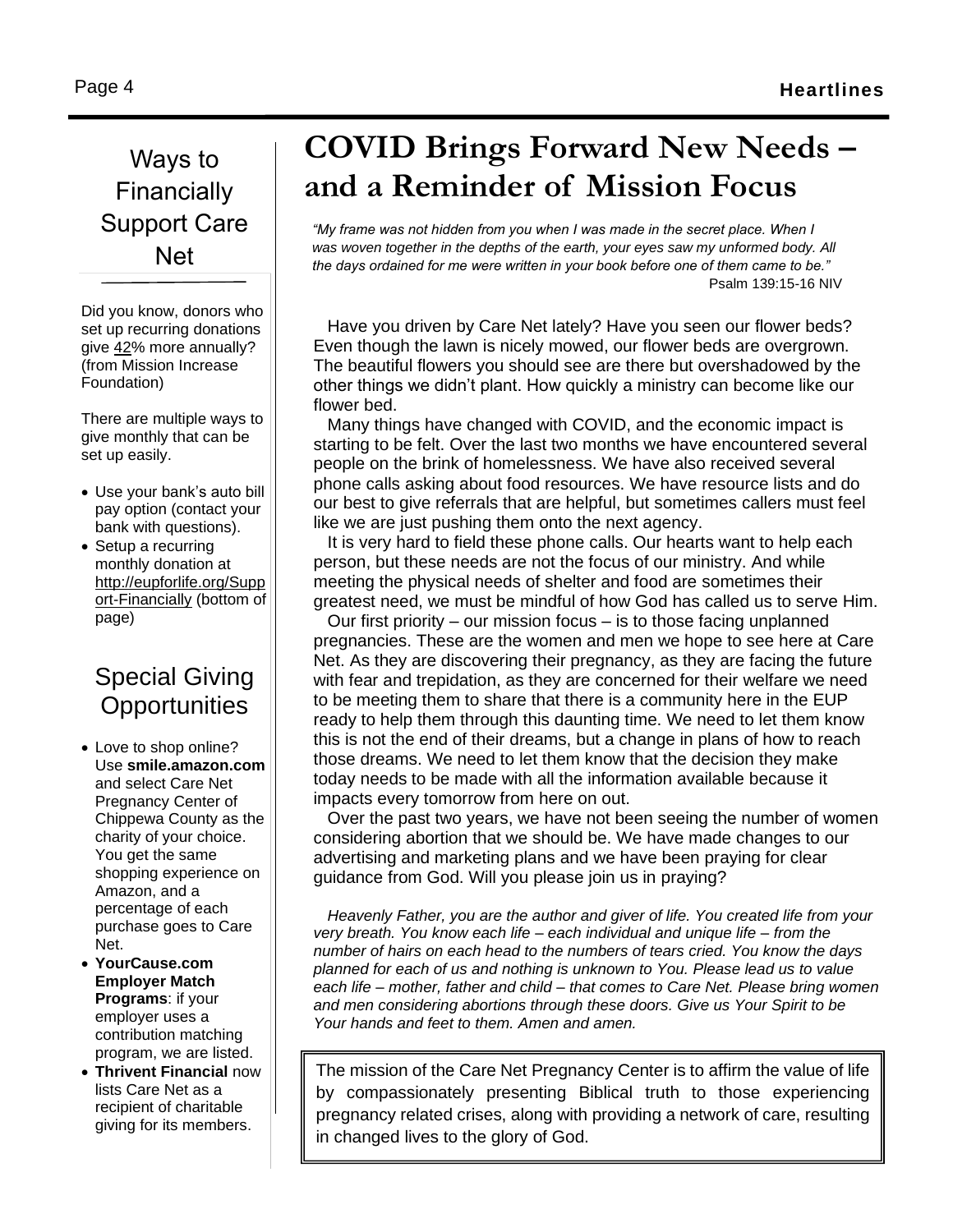## **Pray For Our Staff and Volunteers!**

Noel Rupprecht – Executive Director

Page 5

Deb Kobes – Center **Director** 

Searching for – Medical **Director** 

Searching for – Nurse Manager

Angela Thompson, RDMS - Ultrasonographer

Searching for – Volunteer **Coordinator** 

Searching for – Mart Manager

In Office Volunteers: Linda Bush, Pamela Ellis, Marv Lalone, Amy Lane, Joyce Mastaw, Mary Myton, Renie Smart, Jordan Tremblay

## **Pray for Our Board of Directors!**

Don Cole – Sault Ste. Marie

Phil Becker – Rudyard

Norm Sampson – Sault Ste. Marie

Bryanna Murray – Brimley

Rachel Cron – Sault Ste. Marie

We are looking for additional members to join the Board. Please pray that God would lead the right people, maybe you, to these roles.

# **From Noel's Perspective**

*"That this may be a sign among you when your children ask in time to come, saying, 'What do these stones mean to you?' Then you shall answer them …"*

*Joshua 4:6-7a NKJV*

I had the privilege of talking with Patty McCasey in July. Her husband's grandparents built the building we now use for Care Net. William and Lucy Murphy were farmers who moved from Barbeau to Ashmun hill to be closer to town. At that time, all this area was open farmland. In fact, when I called city records to find the actual date this building was built, they had no records because it was outside city limits at the time. Talking to Patty, she said it was built sometime between 1910 and 1920 based on her mother-in-law's birth date.

It was fascinating talking to Patty and hearing the history. It reminded me of Joshua 4, when the Israelites crossed the River Jordan before Jericho. They erected 12 stones to remember what God had done there. Joshua's explanation to the children of Israel comes in verse 6, "that this may be a sign among you when your children ask in times to come, saying "What do these stones mean to you?'"

When people look at our building or our sign, what does it mean to them? Not much until someone tells them the work God is doing here. During the garage sale several people asked who the sale benefitted. When I answered it was for Care Net, a Christian pro-life pregnancy center, they smiled, said they were happy to hear about us, and asked more questions about our ministry.

Like Patty, we have information that others won't always ask for. Sometimes they don't know what to ask; sometimes they don't know who to trust; sometimes they are afraid to know. For those facing unplanned pregnancies, we want to be that safe place where they can ask questions, get honest answers, and have loving support for years to come.

That is what our pink house means.

# Needs List

#### **Client:**

- Cribs, bassinets and mattresses
- New car seats
- *Disposable diapers (sizes 3, 5, 6)*
- Pull-ups and potty training disposable diapers
- Baby food and formula Single serve beverages
- (juice, water) • Client household supplies:
- laundry detergent, dryer sheets, hand sanitizer, toilet paper, facial tissue and paper towels
- New toys for children birth to age 4
- New and gently used clothing up to size 5
- *Feminine Hygiene Items*

## **Ministry and Building**:

- Copier Paper
- Rubberbands
- Postage Stamps
- K-Cup Beverage Pods
- Batteries (AAA D)
- Bleach for laundry & Cleaning
- Clorox Disinfecting Wipes

## **People**:

#### • **Board Members**

- **Advocates** for clients (both men and women)
- Committee members for fundraisers
- In office volunteers
- **Liaisons** to represent CNPC within local churches
- Gardening help
- Cleaning help • Gardener

## **Filling Baby Bottles**

*We need people in local churches to help us by handing out baby bottles! We have bottles that can be used by churches, families, and organizations to fill with money to help support our ministry. The bottles can be picked up at the Center (or mailed to your church or organization) and you return them when they are filled. This little fundraiser provides a big portion of our day to day operational needs!*

**Finances to meet these and other needs!**